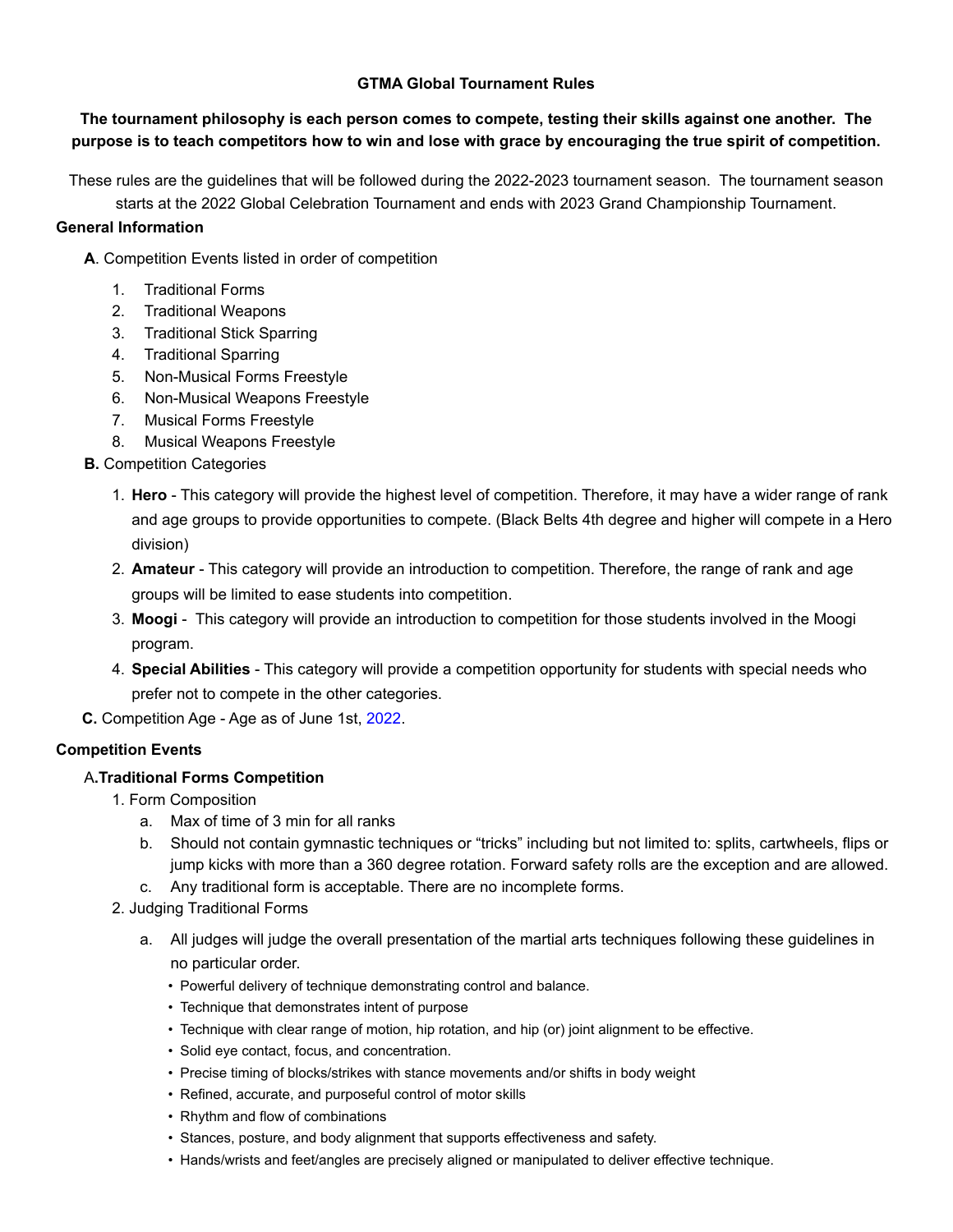- b. Scores will range from 1-9 with 5 being the average of the ring.
- c. The first 3 competitors will perform their forms individually, then be scored. The rest of the competitors will receive their score immediately following their demonstration.
- d. The sum of the scores will determine the places. The highest total score will receive 1st place, the second highest score will receive 2nd place and the 3rd highest score will receive 3rd place.
- e. In the case of a tie refer to the tie break procedures in the appendix
- 3. Penalties
	- a. Competitor performs an illegal technique Each judge shall deduct 3 points from their determined score.
	- b. Competitor goes over the time limit Judges will not judge any part of the form occurring after the max time limit.

### B. **Traditional Weapons Competition**

- 1. Weapon Composition
	- a. Competition weapon, weapon form and weapon size should be approved by the competitor's instructor. Weapon size is based on proper control, striking ability and proper reach.
	- b. Maximum Time limit
		- Black Belts 3 minutes
		- Color Belts 45 seconds
	- c. Should not contain gymnastic techniques or "tricks" including but not limited to: splits, cartwheels, flips or jump kicks with more than a 360 degree rotation. Forward safety rolls are the exception and are allowed.
	- d. Weapons releases are considered illegal techniques. A release is when the weapon is no longer in contact with any part of the competitor's body. Dropping the weapon is consider a release.
	- e. Any traditional weapons form is acceptable. There are no incomplete forms.
- 2. Judging Traditional Weapons
	- a. All judges will judge the overall presentation of the weapons techniques following these guidelines in no particular order
		- Clear command and control of the weapon
		- Weapons technique that demonstrates practical application
		- Weapon's purpose utilizes a logical, effective full range of motion
		- Solid eye contact, focus and concentration
		- Precise timing of weapon technique with stance movements and/or shifts in body weight
		- rhythm and flow of combinations
		- Stances, posture, and body alignment that supports effectiveness and safety
		- Bladed weapons edges should be properly aligned with striking angles
		- Confident, refined overall presentation
	- b. Scores will range from 1-9 with 5 being the average of the ring.
	- c. The first 3 competitors will perform their forms individually, then be scored. The rest of the competitors will receive their score immediately following their demonstration.
	- d. The sum of the scores will determine the places. The highest total score will receive 1st place, the second highest score will receive 2nd place and the 3rd highest score will receive 3rd place.
	- e. In the case of a tie refer to the tie break procedures in the appendix.
	- f. Broken Weapon: Competitor has 30 seconds to replace the weapon and finish from where they stopped. If weapon can not be replaced judges will judge only what was performed.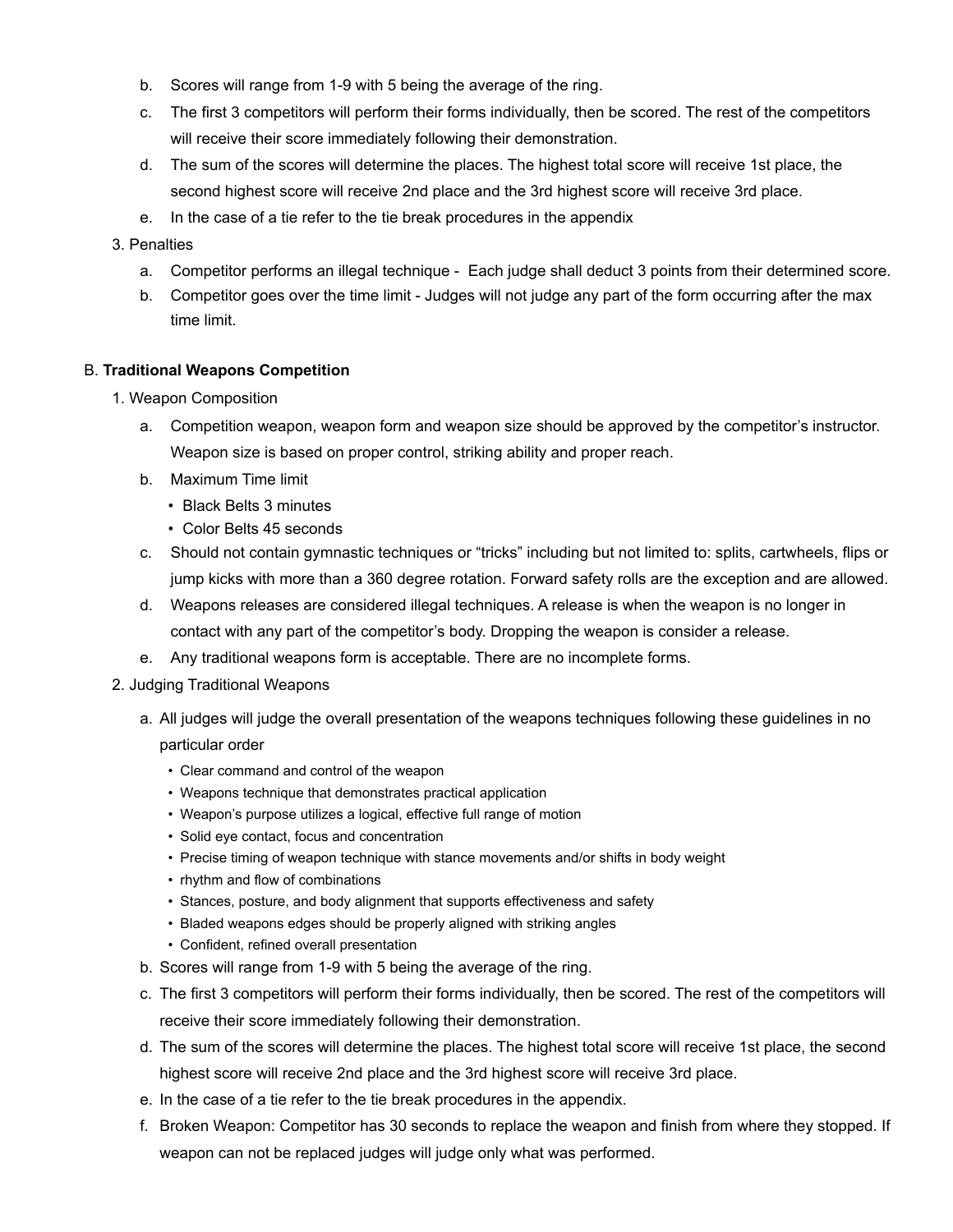### 3. Penalties

a.Competitor performs an illegal technique - Each judge shall deduct 3 points from their determined score. b.Judges will not judge any part of the form occurring after the max time limit.

### C. **Traditional Stick Sparring Competition**

- 1. Gear in good repair and worn as designed.
	- Head gear
	- Face gear
	- Lightly padded gloves
	- Foot gear
	- Chest guard
	- Mouth piece
	- Cup
- 2. Point System
	- a. Stick must make solid contact with the opponent.
	- b. A competitor must be in the ring to score. A competitor is considered out of
		- bounds if any part of the competitor is touching outside the ring.
	- c. Points awarded for strikes to any legal part of the body except the blocking arm below the elbow.
- 3. Point Values
	- a. 1 Point: strikes to any allowable part of the body
	- b. 2 Points: strikes to the head and weapon arm (below the elbow)
	- c. Add 1 additional point with a jump strike
- 4. Prohibited Actions
	- a. Running from the fight
	- b. Striking a prohibited location
		- Neck
		- Groin
		- Stab to the face

5. Judges Responsibilities

- a. Bracket Execution -
- Call each pair up according to the bracket
- Each match is 2 min continuous time (unless a stop time is warranted) or first to 10 points
- b. Executing a match
- Any judge can call break for points, warning, dropped weapon or safety.
- Lead Judge will call for points (unless a dropped weapon or warning is indicated)
- Warning: Lower hand and step towards the offending competitor (indicate immediately when break is called)
- Once break is called the Lead judges will call for points if no warning is indicated.
	- Point: Raise hand indicating the number of points and step toward the scoring competitor.
	- No Point: Crossing arms in front of body to disagree with points given
	- No See: Covering eyes with hands indicating the judge didn't see points or warning
- The highest common score determines the number of points awarded.
- If the score is tied at the end of regulation the match will continue until the next point is earned.
- 6. Penalties Lead Judge will call for time to stop.
	- a. Dropped Weapon before calling for points
		- i. Lead Judge awards 1 point to opponent
		- ii. Competitor dropping the weapon cannot earn points from that exchange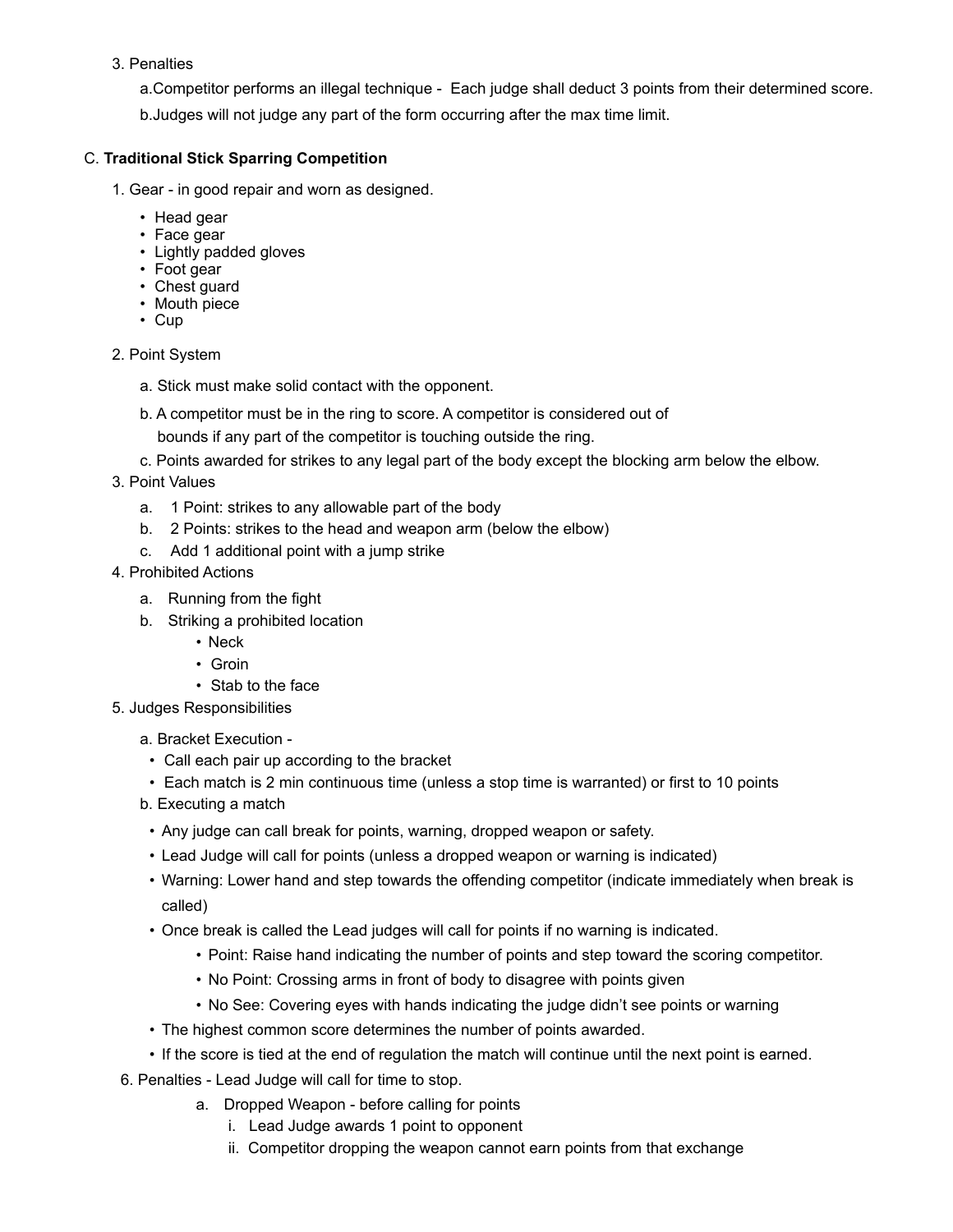iii. Lead judge calls for points.

- b. Warning Procedure before the Lead Judge calls for points the warnings must be resolved.
	- i. Lead Judge calls for warnings
		- No warning: Crossing arms in front of body to disagree with indicated warning
		- No See: Covering eyes with hands indicating the judge didn't see a warning
		- Warning: Lower hand and step towards to offending competitor
	- ii. Majority vote determines if a warning occurred.
	- iii. Competitor issued a warning can not earn points for that exchange
	- iiii. Lead Judge calls for points
- c. Strike to a prohibited location:
	- First offense 1 point awarded to opponent
	- Second offense disqualification for that match
- d. Running from the fight
	- 1st offense a warning issued to the competitor
	- 2nd offense 1 point awarded to opponent
	- 3rd offense disqualification of the competitor for that match
- e. Coaching during the match
	- 1st offense a warning issued to the competitor
	- 2nd offense 1 point awarded to opponent
	- 3rd offense disqualification of the competitor for that match
- 7. Awards: 1st, 2nd and 3rd place

### D. **Traditional Sparring Competition**

- 1. Gear
	- Head gear
	- Face guard (optional for adult black belts)
	- Lightly padded gloves
	- Foot gear
	- Chest guard
	- Mouth piece
	- Cup
- 2. Point System
	- a. A competitor must be in the ring to score. A competitor is considered out of bounds if any part of the competitor is touching outside the ring.
	- b. Points awarded for techniques as follows:
		- 1 point: strikes and kicks to the front of the body. (shoulders to hips)
		- 2 points: kick to the head, jump kick to the body
		- 3 points: jump kick to the head
- 3. Prohibited Actions
	- a. Prohibited contact
		- All strikes to the back and below the belt
		- Punches to the head
	- b. Running from the fight
- 5. Judges Responsibilities
	- a. Bracket Execution
		- Call each pair up according to the bracket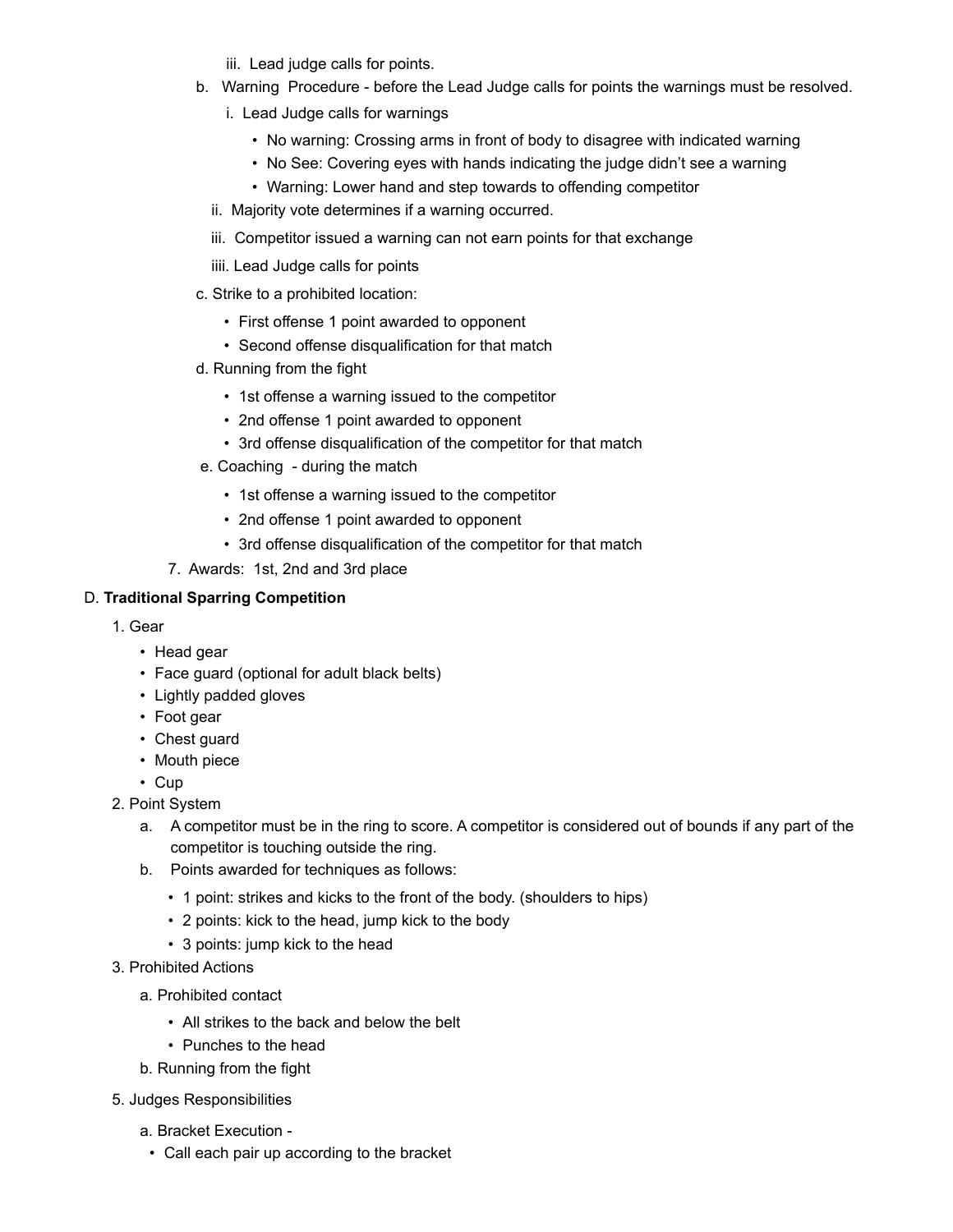- Each match is 2 min continuous time (unless a stop time is warranted) or first to 5 points
- b. Executing a match
- Any judge can call break for points, warning, or safety.
- Lead Judge will call for points (unless a warning is indicated)
- Warning: Lower hand and step towards to offending competitor (indicate immediately when break is called)
- Once break is called the Lead Judge will call for points if no warning indicated.
	- Point: Raise hand indicating the number of points and step toward the scoring competitor.
	- No Point: Crossing arms in front of body to disagree with points given
	- No See: Covering eyes with hands indicating the judge didn't see points or warning
- The majority vote will be the awarded number of points
- If the score is tied at the end of regulation the fight will continue until the next point is earned.
- 6. Penalties Lead Judge will call for time to stop.
	- b. Warning Procedure before the Lead Judge calls for points the warnings must be resolved.
		- i. Lead Judge calls for warnings
			- No warning: Crossing arms in front of body to disagree with indicated warning
			- No See: Covering eyes with hands indicating the judge didn't see a warning
			- Warning: Lower hand and step towards to offending competitor
		- ii. Majority vote determines if a warning occurred.
		- iii. Competitor issued a warning can not earn points for that exchange
		- iiii. Lead Judge calls for points
	- c. Strike to a prohibited location:
		- First offense 1 point awarded to opponent
		- Second offense disqualification for that match
	- d. Running from the fight
		- 1st offense a warning issued to the competitor
		- 2nd offense 1 point awarded to opponent
		- 3rd offense disqualification of the competitor for that match
	- e. Coaching during the match
		- 1st offense a warning issued to the competitor
		- 2nd offense 1 point awarded to opponent
		- 3rd offense disqualification of the competitor for that match
	- 7. Awards: 1st, 2nd and 3rd place

### E. **Musical and Non-Musical Forms**

1. Form Composition

- a. Max of 2 min for all ranks
- b. May contain gymnastic techniques or "tricks" including but not limited to: summersaults, splits, cartwheels, flips, or jump kicks with more than a 360 degree rotation.
- c. Competitors may/or may not introduce themselves; it is considered part of their timed demonstration.
- d. During musical events lyrics must be school appropriate.
- 2. Judging Musical and Non-Musical Forms
	- a. All judges will judge the overall presentation of the martial arts techniques.
	- b. Quality of martial arts techniques will be considered before gymnastics moves and "tricks"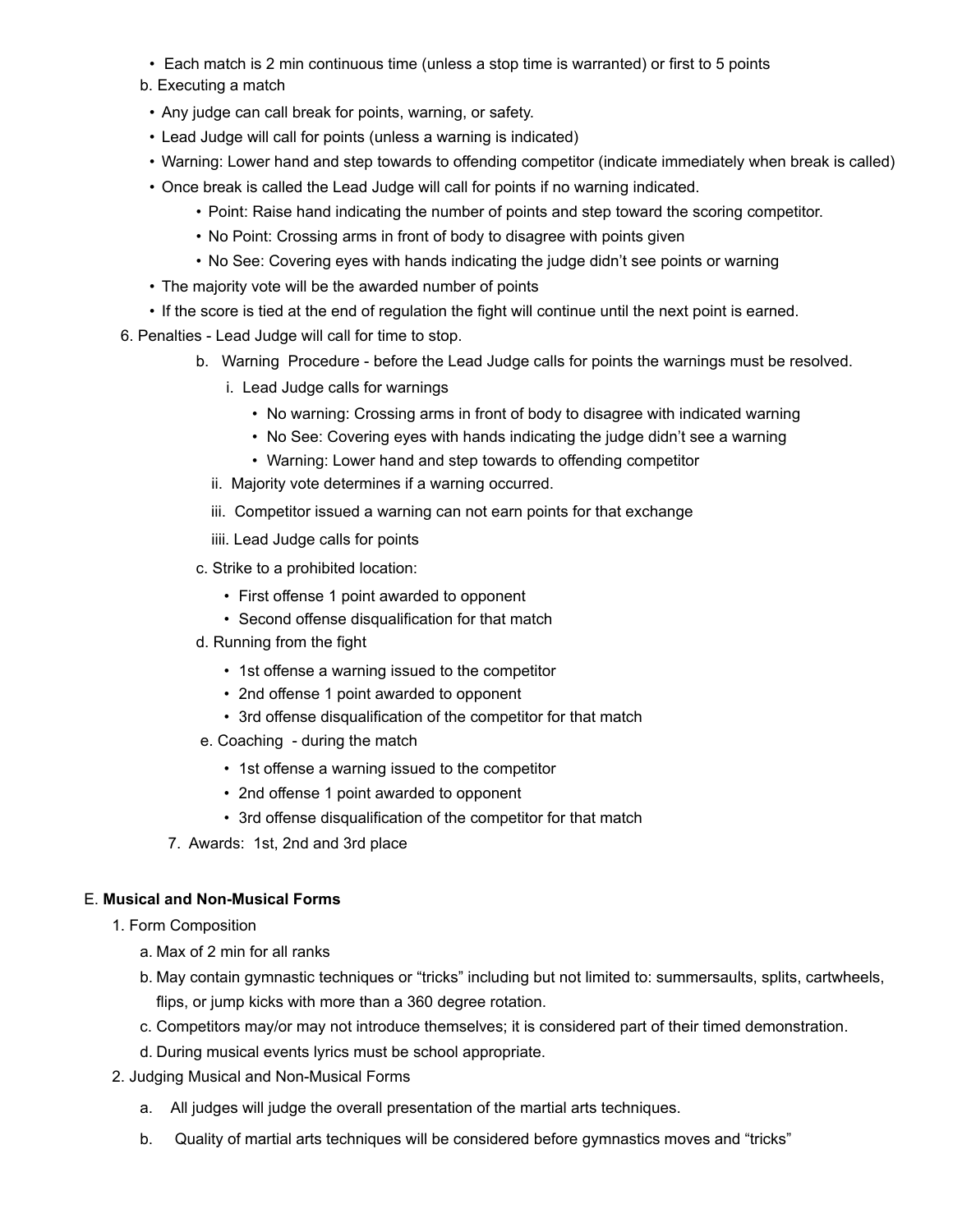- c. Scores will range from 1-9 with 5 being the average of the ring.The first 3 competitors will perform their forms individually, then be scored. The rest of the competitors will receive their score immediately following their demonstration.
- d. The sum of the scores will determine the places. The highest total score will receive 1st place, the second highest score will receive 2nd place and the 3rd highest score will receive 3rd place.
- e. In the case of a tie refer to the tire break procedures in the appendix
- 3. Penalties
	- a. Judges will not judge any part of the form occurring after the max time limit.
	- b. Inappropriate Lyrics: Competitor will be disqualified from this event

### F. **Musical and Non-musical Weapons**

- 1. Weapons Composition
	- a. Max of 2 min for all ranks
	- b. May contain gymnastic techniques or "tricks" including but not limited to: summersaults, splits, cartwheels, flips or jump kicks with more than a 360 degree rotation.
	- c. Quality of the weapons techniques will be considered before the gymnastics moves and "tricks".
	- d. Weapons releases are allowed
	- e. During Musical events lyrics must be school appropriate.
- 2. Judging Musical and Non-Musical Weapons
	- a. All judges will judge the overall presentation of the weapons techniques.
	- b. Quality of martial arts techniques will be considered before gymnastics moves and "tricks"
	- c. Scores will range from 1-9 with 5 being the average of the ring.
	- d. The first 3 competitors will perform their forms individually, then be scored. The rest of the competitors will receive their score immediately following their demonstration.
	- e. The sum of the scores will determine the places.The highest total score will receive 1st place, the second highest score will receive 2nd place and the 3rd highest score will receive 3rd place.
	- f. In the case of a tie refer to the tie break procedures in the appendix.
	- g. Weapon break: Competitor has 30 seconds to replace the weapon and finish from where they stopped. If weapon can not be replaced judges will judge only what was performed.
- 3. Penalties
	- a. Judges will not judge any part of the form occurring after the max time limit.
	- b. Drop: 3 point deduction from each judge.
	- c. Inappropriate Lyrics: Competitor will be disqualified from this event
- G. **TEAM EVENTS** Coming Soon
- H. **Shadow Moogi Competition Procedures** This is an introduction to competition with all events available.
	- 1. Judges Responsibilities
		- a. Facilitate all events in the Moogi ring
		- b. Provide assistance as needed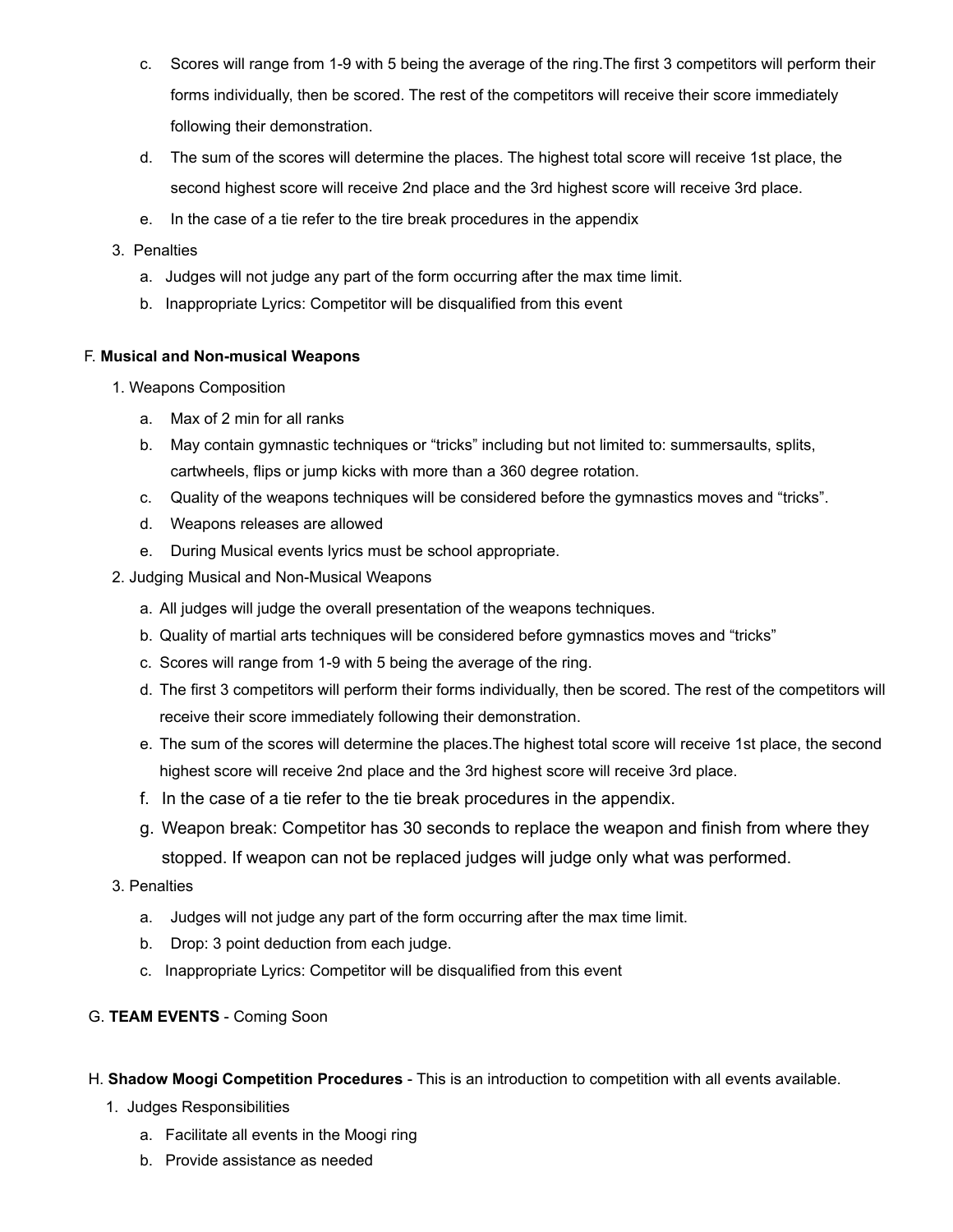- c. These divisions will be limited to 8 competitors
- d. Will have two 2 min rounds of both traditional stick sparring and traditional sparring.
- e. Moogi will earn an award for every event in which they participate.
- I. **Special Abilities Competition Opportunity**  Student who have a permanent cognitive or physical disability are provided an alternative opportunity for competition. There will be two divisions, physical and cognitive.
	- 1. Eligibility one must have a permanent cognitive or physical disability, the competitor's instructor will submit information to the national tournament staff requesting the competitor be permanently placed in the appropriate special abilities division. Use this [google form](https://docs.google.com/forms/d/e/1FAIpQLSfQlFCRh-URk_O6oRdXXJdEuCMpNqpDN5dKqBCxElpnwxG-LA/viewform?usp=pp_url)
	- 2. Judges Responsibilities
		- a. Facilitate all events in the Special Abilities ring.
			- i. Forms, traditional weapons, musical and non-musical forms, and musical and non-musical weapons judges will judge the intent of the technique.
			- ii. Sparring and stick sparring all scoring techniques are valued at one point.
		- b. Color belts and black belts will compete in different divisions as will juniors and adults. Other appropriate divisions will be made by tournament staff.
	- 3. Students in the special abilities division are not eligible for the title of Grand Champion.
	- 4. Special Abilities age and rank breakdowns:

Cognitive Female Color Belts 12 and under, 13 - 17, 18 - 35, and 36 and up Cognitive Male Color Belts 12 and under, 13 - 17, 18 - 35, and 36 and up Physical Female Color Belts 12 and under, 13 - 17, 18 - 35, and 36 and up Physical Male Color Belts 12 and under, 13 - 17, 18 - 35, and 36 and up Cognitive Female Black Belts 12 and under, 13 - 17, 18 - 35, and 36 and up Cognitive Male Black Belts 12 and under, 13 - 17, 18 - 35, and 36 and up Physical Female Black Belts 12 and under, 13 - 17, 18 - 35, and 36 and up Physical Male BlackBelts 12 and under, 13 - 17, 18 - 35, and 36 and up

#### **Guiding principles:**

Concerning all event situations, staff, instructors and judges will base all decisions and conduct on the safety of all those in attendance.Good sportsmanship and positive supportive attitudes are to be displayed by all those in attendance during all competitive events. Conduct "unbecoming" will result in dismissal from the event and other possible sanctions. **If the rules do not specifically state that a situation or action is allowable, then said situation or action is not permitted.**

Our goal is for each student to enjoy competition and to improve from every tournament in which they participate. We look forward to seeing you at our next GTMA tournament.

For questions please email: tournaments@gtmaonline.comp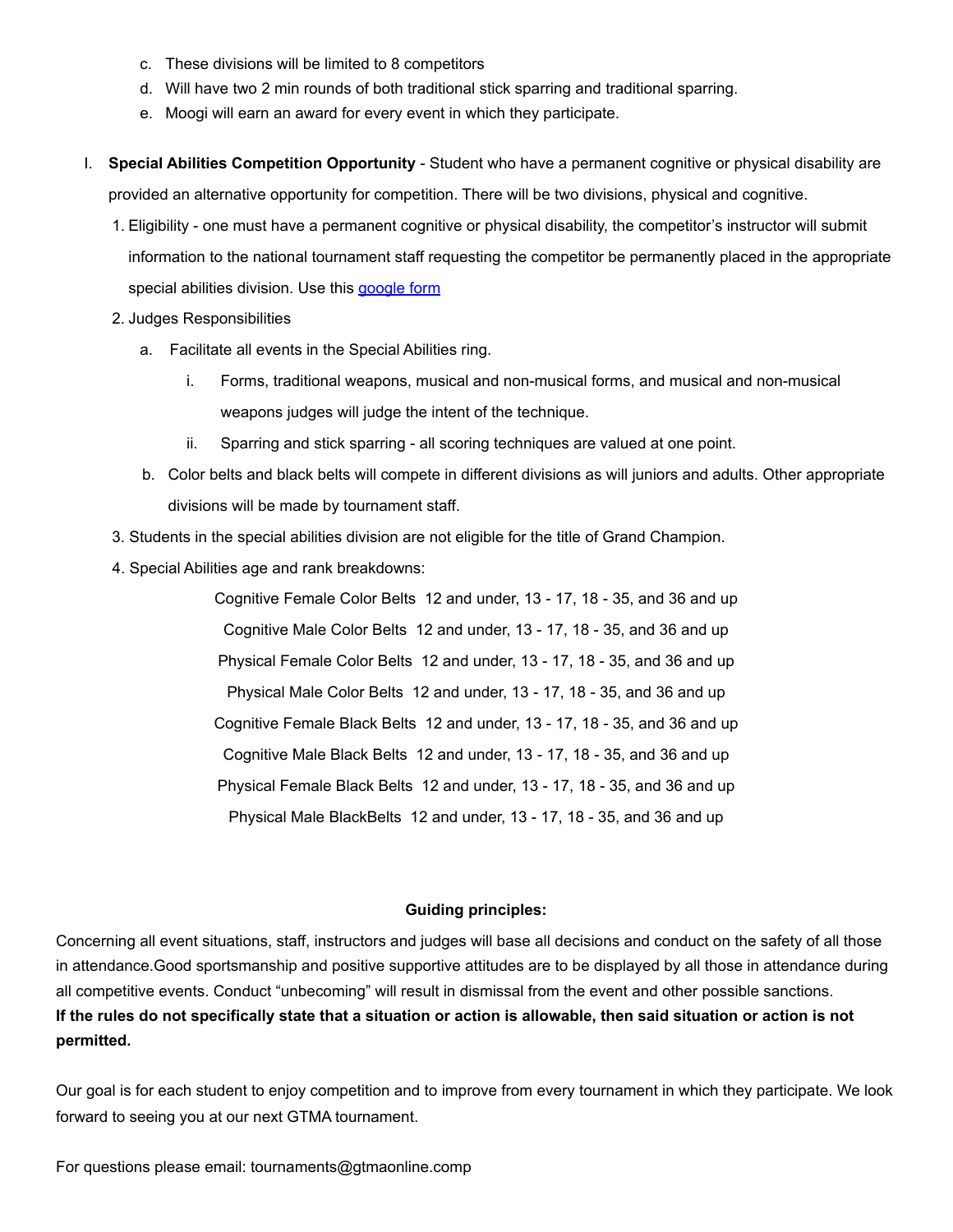#### **APPENDIX:**

## I. **RESOLVING TIES** - The highest place tie will be decided first.

- I. In the case of a tie the majority rule will determine the winner. The competitor who received a higher score from two judges will be declared the winner of the tie.
- 1. If there is no majority to resolve the tie, the competitors will demonstrate their form again.
- 2. Judges will compare these forms and indicate their choice for the place in question by pointing to the competitor.
- 3. Resolving a tie among 3 or more competitors.
	- a. If all three judges point to a different competitor:
	- b. The three chosen step forward.
	- c. The two on the judge's left take an additional step forward
	- d. Judges will determine the best between those two
	- e. Then the judges will determine the winner of the tie between that person and the third competitor.
	- f. If more than one place needs to be determined the process repeats including all original tied competitors.

 Once a judge makes a choice for the best competitor in the tie the judge must remain loyal to that choice throughout the process.

| Junior Color Belts | Junior Black Belts | <b>Adult Color Belts</b> | <b>Adult Black Belts</b><br>$(1st - 5th)$ | Adult Black Belts<br>$(6th-8th)$ |
|--------------------|--------------------|--------------------------|-------------------------------------------|----------------------------------|
| 7 and under        | 7 and under        | 18-19                    | 18-19                                     | 27-39                            |
| $8-9$              | $8-9$              | 20-29                    | 20-29                                     | 40-55                            |
| $10 - 11$          | $10 - 11$          | 30-39                    | 30-39                                     | 56 and $up$                      |
| $12 - 13$          | $12 - 13$          | 40-49                    | 40-49                                     |                                  |
| $14 - 15$          | 14-15              | 50-59                    | 50-59                                     |                                  |
| $16 - 17$          | $16 - 17$          | $ 60 \text{ and up} $    | 60 and up                                 |                                  |

## II. **DIVISIONS-** Age and Rank Breakdowns:

\* All competitors should compete at your current rank. If you successfully pass your testing at Global Celebration, which puts you in a new division your tournament points will move with you.

# **Hero Program**

The Hero Program provides an opportunity for color belt and black belt competitors to earn recognition for their training efforts. Color Belt Hero athletes can earn recognition for placing in the top 10% of their division by earning points at various events throughout the tournament season. The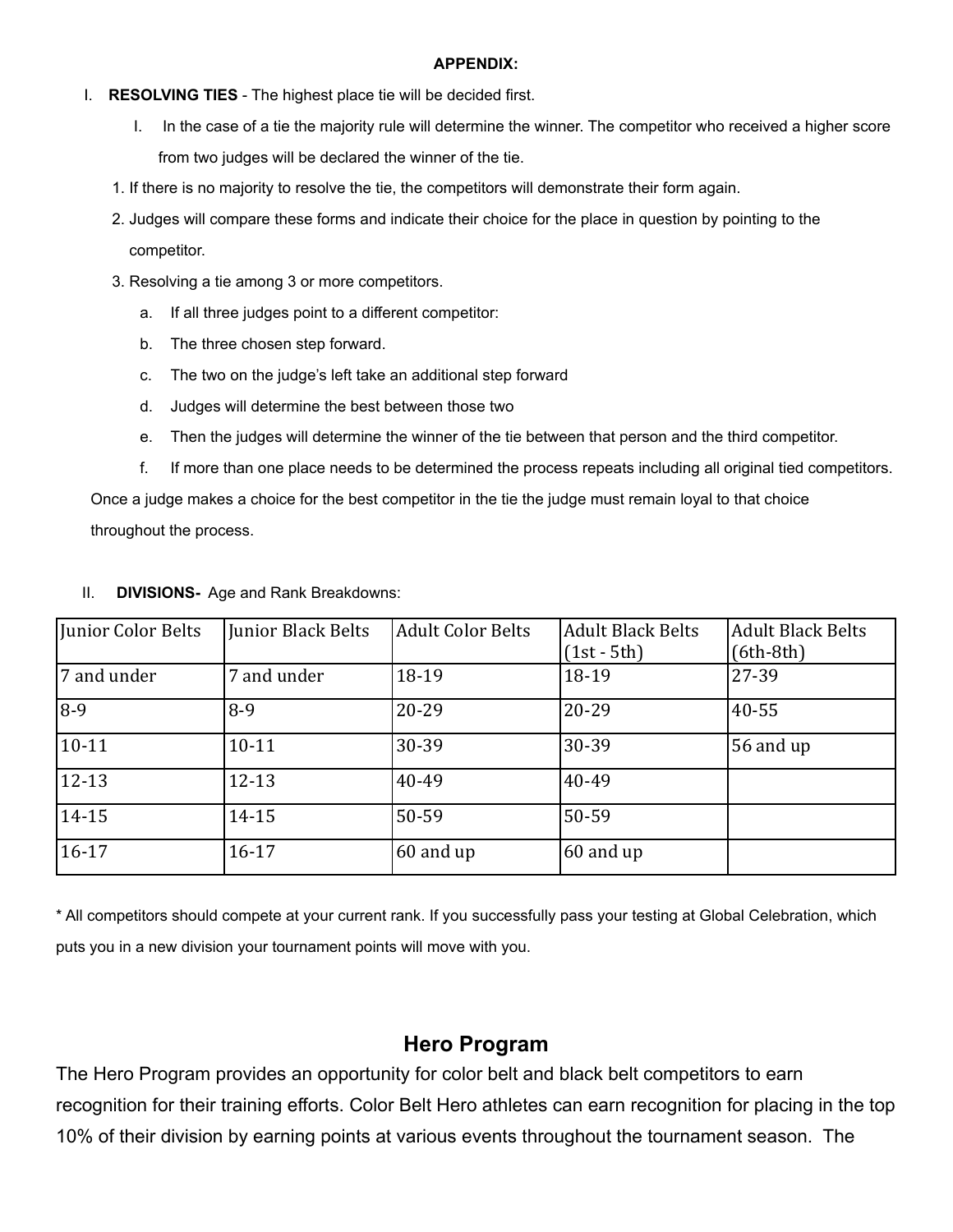Hero Program provides Black Belt athletes the opportunity to compete for the title of Global Champion in a specific event. This title qualifies the athlete to compete for the overall title of "2023 Grand Champion."

Competitors must be enrolled in the Hero competition program, dues will be paid through the Uventex program. Points may be earned upon completion of Hero program registration. You may enter this program at any time throughout the tournament season. Competitors must currently be in the Hero Program to receive credit for the points earned.

# **Point Breakdown for competition placements.**

# **Sector Tournaments**

| Number of<br>competitors | $2 - 4$ | $5 - 10$ | $11 - 16$ |
|--------------------------|---------|----------|-----------|
| 1st Place                |         | э        |           |
| 2nd Place                |         |          |           |
| 3rd Place                |         |          |           |

# *Founders Tournament*

| Number of<br>competitors | $2 - 4$ | $5 - 10$ | $11 - 16$ |
|--------------------------|---------|----------|-----------|
| 1st Place                |         |          |           |
| 2nd Place                |         |          |           |
| 3rd Place                |         | ວ        |           |

# *Global Tournament*

| Number of<br>competitors | $2 - 4$ | $5 - 10$ | $11 - 16$ |
|--------------------------|---------|----------|-----------|
| 1st Place                |         | 10       | ၊ ၁       |
| 2nd Place                |         | 9        |           |
| 3rd Place                |         |          |           |